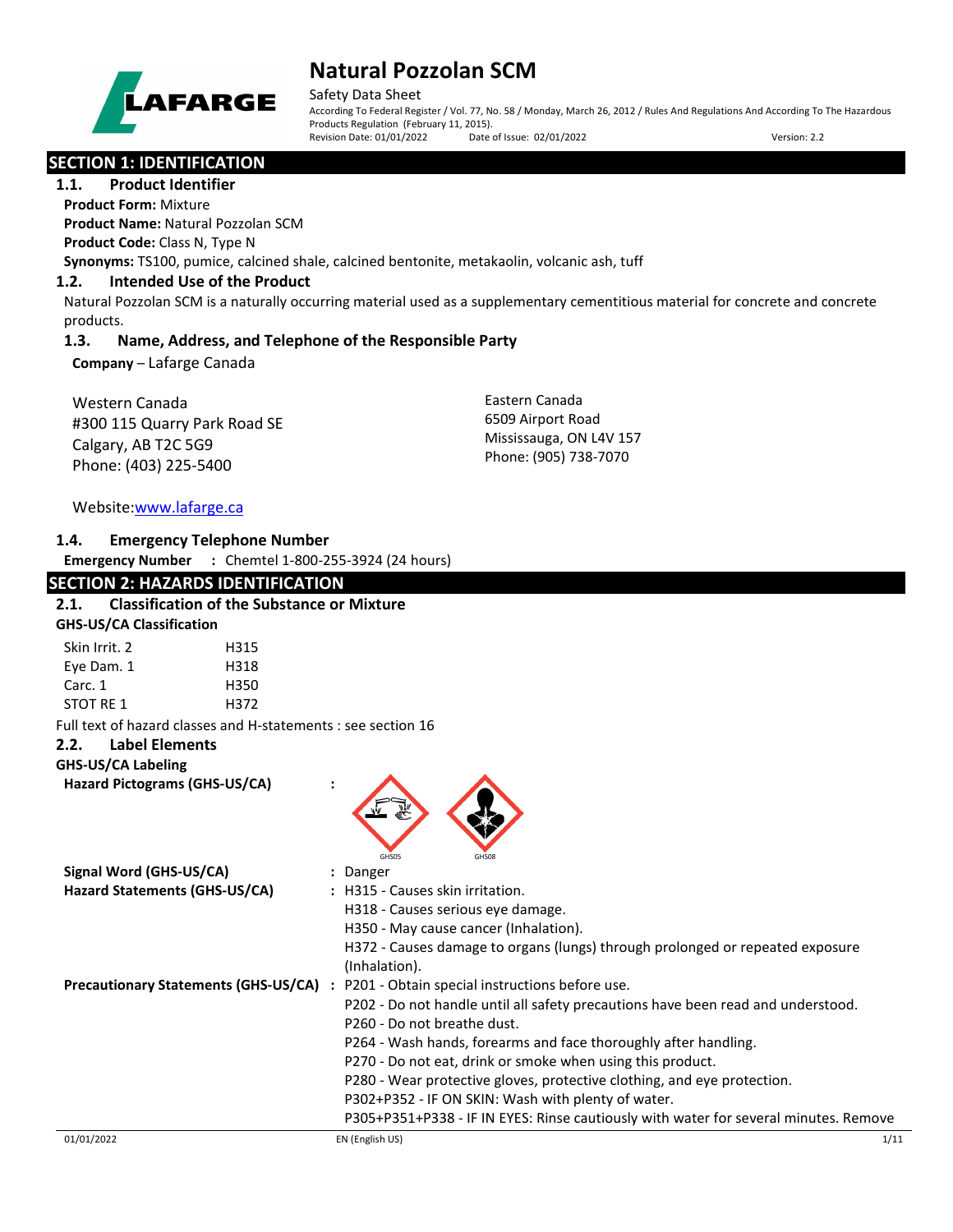Safety Data Sheet

According To Federal Register / Vol. 77, No. 58 / Monday, March 26, 2012 / Rules And Regulations And According To The Hazardous Products Regulation (February 11, 2015).

contact lenses, if present and easy to do. Continue rinsing.

P308+P313 - If exposed or concerned: Get medical advice/attention.

P310 - Immediately call a POISON CENTER or doctor.

P314 - Get medical advice/attention if you feel unwell.

P321 - Specific treatment (see section 4 on this SDS).

P332+P313 - If skin irritation occurs: Get medical advice/attention.

P362+P364 - Take off contaminated clothing and wash it before reuse.

P405 - Store locked up.

P501 - Dispose of contents/container in accordance with local, regional, national, territorial, provincial, and international regulations.

### **2.3. Other Hazards**

Exposure may aggravate pre-existing eye, skin, or respiratory conditions.

#### **2.4. Unknown Acute Toxicity (GHS-US/CA)**

No data available

### **SECTION 3: COMPOSITION/INFORMATION ON INGREDIENTS**

### **3.1. Substance**

Not applicable

#### **3.2. Mixture**

| <b>Name</b>                                  | <b>Product Identifier</b> | % *        | <b>GHS Ingredient Classification</b> |
|----------------------------------------------|---------------------------|------------|--------------------------------------|
| Silica, amorphous                            | (CAS-No.) 7631-86-9       | $50 - 70$  | Not classified                       |
| Aluminum oxide (Al2O3)                       | (CAS-No.) 1344-28-1       | $12 - 45$  | Not classified                       |
| Calcium oxide                                | (CAS-No.) 1305-78-8       | $1 - 10$   | <b>Skin Irrit. 2. H315</b>           |
|                                              |                           |            | Eye Dam. 1, H318                     |
|                                              |                           |            | <b>STOT SE 3, H335</b>               |
|                                              |                           |            | Aquatic Acute 3, H402                |
| Gypsum $(Ca(SO4).2H2O)$                      | (CAS-No.) 13397-24-5      | $0.1 - 10$ | Not classified                       |
| Quartz                                       | (CAS-No.) 14808-60-7      | $0.1 - 5$  | Carc. 1A, H350                       |
|                                              |                           |            | <b>STOT SE 3, H335</b>               |
|                                              |                           |            | <b>STOT RE 1, H372</b>               |
| Magnesium oxide (MgO)                        | (CAS-No.) 1309-48-4       | $0.1 - 4$  | Not classified                       |
| Particulates not otherwise classified (PNOC) | (CAS-No.) Not applicable  |            | Not classified                       |

Full text of H-phrases: see section 16

\*Percentages are listed in weight by weight percentage (w/w%) for liquid and solid ingredients. Gas ingredients are listed in volume by volume percentage (v/v%).

## **SECTION 4: FIRST AID MEASURES**

### **4.1. Description of First-aid Measures**

**General:** Never give anything by mouth to an unconscious person. If you feel unwell, seek medical advice (show the label where possible).

**Inhalation:** When symptoms occur: go into open air and ventilate suspected area. Obtain medical attention if breathing difficulty persists.

**Skin Contact:** Remove contaminated clothing. Immediately flush skin with plenty of water for at least 30 minutes and continue flushing throughout emergency transport, if needed. Immediately call a poison center or physician. Wash contaminated clothing before reuse.

**Eye Contact:** Get medical attention immediately and begin flushing eyes with plenty of water for at least 30 minutes and continue flushing eyes throughout emergency transport. Immediately call a poison center or physician. Occasionally lift the upper and lower eyelids during flushing. Remove any contact lenses, if possible. Chemical burns should be treated promptly by a physician. **Ingestion:** Rinse mouth. Do NOT induce vomiting. Obtain medical attention.

### **4.2. Most Important Symptoms and Effects Both Acute and Delayed**

**General:** Causes damage to organs through prolonged or repeated exposure. Causes skin irritation. Causes serious eye damage. May cause cancer.

**Inhalation:** Prolonged exposure may cause irritation.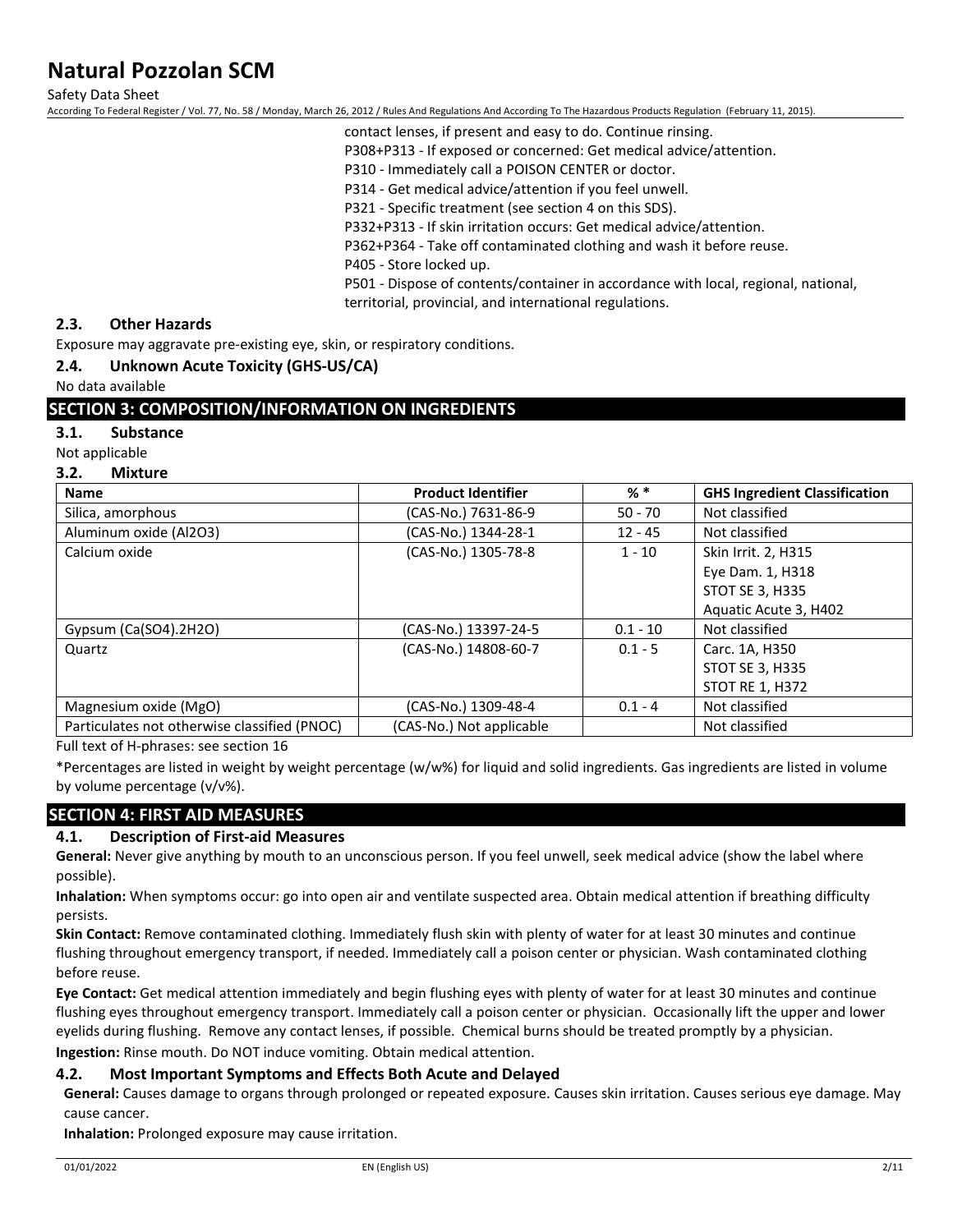#### Safety Data Sheet

According To Federal Register / Vol. 77, No. 58 / Monday, March 26, 2012 / Rules And Regulations And According To The Hazardous Products Regulation (February 11, 2015).

**Skin Contact:** Redness, pain, swelling, itching, burning, dryness, and dermatitis.

**Eye Contact:** Potentially causes permanent damage to the cornea, iris, or conjunctiva.

**Ingestion:** Ingestion may cause adverse effects.

**Chronic Symptoms:** May cause cancer. Causes damage to organs through prolonged or repeated exposure. Long term exposure to respirable crystalline silica results in a significant risk of developing silicosis and other non-malignant respiratory disease, lung cancer, kidney effects, and immune system effects.

### **4.3. Indication of Any Immediate Medical Attention and Special Treatment Needed**

If exposed or concerned, get medical advice and attention. If medical advice is needed, have product container or label at hand.

#### **SECTION 5: FIRE-FIGHTING MEASURES**

### **5.1. Extinguishing Media**

**Suitable Extinguishing Media:** Use extinguishing media appropriate for surrounding fire.

**Unsuitable Extinguishing Media:** Do not use a heavy water stream. Use of heavy stream of water may spread fire.

#### **5.2. Special Hazards Arising From the Substance or Mixture**

**Fire Hazard:** Not considered flammable but may burn at high temperatures.

**Explosion Hazard:** Product is not explosive.

**Reactivity:** Hazardous reactions will not occur under normal conditions.

#### **5.3. Advice for Firefighters**

**Precautionary Measures Fire:** Exercise caution when fighting any chemical fire.

**Firefighting Instructions:** Use water spray or fog for cooling exposed containers.

**Protection During Firefighting:** Do not enter fire area without proper protective equipment, including respiratory protection. Hazardous Combustion Products: Carbon oxides (CO, CO<sub>2</sub>).

## **Reference to Other Sections**

Refer to Section 9 for flammability properties.

## **SECTION 6: ACCIDENTAL RELEASE MEASURES**

#### **6.1. Personal Precautions, Protective Equipment and Emergency Procedures**

**General Measures:** Do not breathe dust. Do not get in eyes, on skin, or on clothing.

### **6.1.1. For Non-Emergency Personnel**

**Protective Equipment:** Use appropriate personal protective equipment (PPE).

**Emergency Procedures:** Evacuate unnecessary personnel.

#### **6.1.2. For Emergency Personnel**

**Protective Equipment:** Equip cleanup crew with proper protection.

**Emergency Procedures:** Upon arrival at the scene, a first responder is expected to recognize the presence of dangerous goods, protect oneself and the public, secure the area, and call for the assistance of trained personnel as soon as conditions permit. Ventilate area.

#### **6.2. Environmental Precautions**

Prevent entry to sewers and public waters.

### **6.3. Methods and Materials for Containment and Cleaning Up**

**For Containment:** Contain solid spills with appropriate barriers and prevent migration and entry into sewers or streams. **Methods for Cleaning Up:** Clean up spills immediately and dispose of waste safely. Recover the product by vacuuming, shoveling or sweeping. Transfer spilled material to a suitable container for disposal. Contact competent authorities after a spill.

#### **6.4. Reference to Other Sections**

See Section 8 for exposure controls and personal protection and Section 13 for disposal considerations.

### **SECTION 7: HANDLING AND STORAGE**

### **7.1. Precautions for Safe Handling**

**Precautions for Safe Handling:** Wash hands and other exposed areas with mild soap and water before eating, drinking or smoking and when leaving work. Do not breathe dust. Avoid contact with eyes, skin and clothing. Do not get in eyes, on skin, or on clothing. **Hygiene Measures:** Handle in accordance with good industrial hygiene and safety procedures.

#### **7.2. Conditions for Safe Storage, Including Any Incompatibilities**

#### **Technical Measures:** Comply with applicable regulations.

**Storage Conditions:** Keep container closed when not in use. Store in a dry, cool place. Keep/Store away from direct sunlight, extremely high or low temperatures and incompatible materials.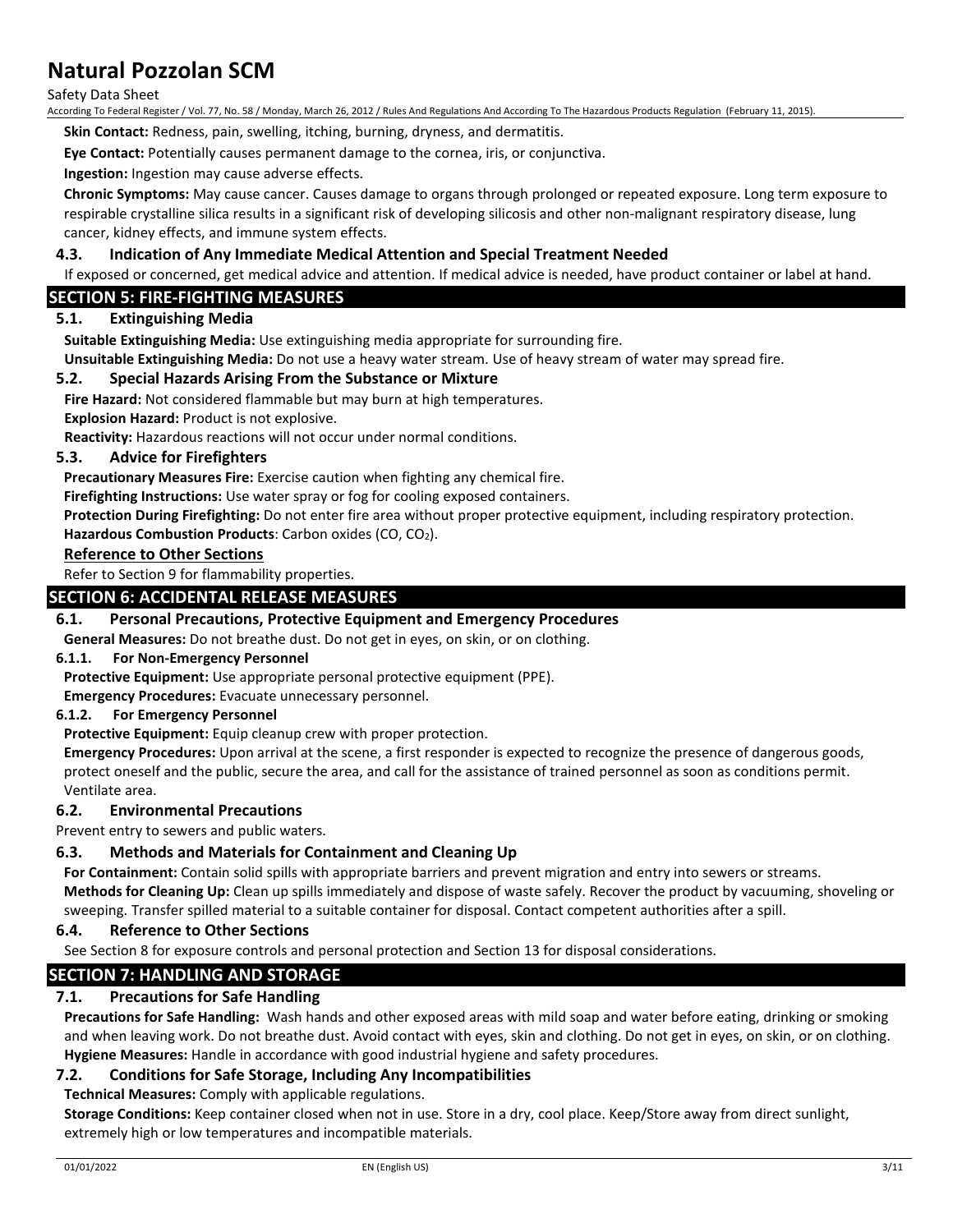Safety Data Sheet

According To Federal Register / Vol. 77, No. 58 / Monday, March 26, 2012 / Rules And Regulations And According To The Hazardous Products Regulation (February 11, 2015).

**Incompatible Materials:** Strong acids, strong bases, strong oxidizers.

## **7.3. Specific End Use(s)**

Natural Pozzolan SCM is a naturally occurring material used as a supplementary cementitious material for concrete and concrete products.

## **SECTION 8: EXPOSURE CONTROLS/PERSONAL PROTECTION**

## **8.1. Control Parameters**

For substances listed in section 3 that are not listed here, there are no established Exposure limits from the manufacturer, supplier, importer, or the appropriate advisory agency including: ACGIH (TLV), AIHA (WEEL), NIOSH (REL), OSHA (PEL), Canadian provincial governments, or the Mexican government.

| Silica, amorphous (7631-86-9)      |                                      |                                                                     |
|------------------------------------|--------------------------------------|---------------------------------------------------------------------|
| <b>USA OSHA</b>                    | OSHA PEL (TWA) (mg/m <sup>3</sup> )  | 6 mg/m <sup>3</sup>                                                 |
| <b>USA OSHA</b>                    | OSHA PEL (TWA) (ppm)                 | 20 mppcf (80mg/m <sup>3</sup> /%SiO <sub>2</sub> )                  |
| <b>USA NIOSH</b>                   | NIOSH REL (TWA) (mg/m <sup>3</sup> ) | 6 mg/m $3$                                                          |
| <b>USA IDLH</b>                    | US IDLH $(mg/m3)$                    | $\frac{1}{3000}$ mg/m <sup>3</sup>                                  |
| Yukon                              | OEL TWA (mg/m <sup>3</sup> )         | 300 particle/mL (as measured by Konimeter                           |
|                                    |                                      | instrumentation)                                                    |
|                                    |                                      | 20 mppcf (as measured by Impinger instrumentation)                  |
|                                    |                                      | 2 mg/m <sup>3</sup> (respirable mass)                               |
| Aluminum oxide (Al2O3) (1344-28-1) |                                      |                                                                     |
| <b>Mexico</b>                      | OEL TWA (mg/m <sup>3</sup> )         | 10 mg/m $3$                                                         |
| <b>USA ACGIH</b>                   | ACGIH TWA (mg/m <sup>3</sup> )       | $10 \text{ mg/m}^3$                                                 |
| <b>USA OSHA</b>                    | OSHA PEL (TWA) (mg/m <sup>3</sup> )  | 15 mg/m <sup>3</sup> (total dust)                                   |
|                                    |                                      | 5 mg/m <sup>3</sup> (respirable fraction)                           |
| <b>Alberta</b>                     | OEL TWA (mg/m <sup>3</sup> )         | 10 mg/m $3$                                                         |
| <b>New Brunswick</b>               | OEL TWA (mg/m <sup>3</sup> )         | 10 mg/m <sup>3</sup> (particulate matter containing no Asbestos and |
|                                    |                                      | <1% Crystalline silica)                                             |
| <b>Nunavut</b>                     | OEL STEL (mg/m <sup>3</sup> )        | $20 \text{ mg/m}^3$                                                 |
| <b>Nunavut</b>                     | OEL TWA (mg/m <sup>3</sup> )         | $10 \text{ mg/m}^3$                                                 |
| <b>Northwest Territories</b>       | OEL STEL (mg/m <sup>3</sup> )        | $20 \text{ mg/m}^3$                                                 |
| <b>Northwest Territories</b>       | OEL TWA (mg/m <sup>3</sup> )         | 10 mg/m $3$                                                         |
| Québec                             | $VEMP$ (mg/m <sup>3</sup> )          | 10 mg/m <sup>3</sup> (containing no Asbestos and <1% Crystalline    |
|                                    |                                      | silica-total dust)                                                  |
| Saskatchewan                       | OEL STEL (mg/m <sup>3</sup> )        | 20 mg/m $3$                                                         |
| Saskatchewan                       | OEL TWA (mg/m <sup>3</sup> )         | 10 mg/m $3$                                                         |
| Yukon                              | OEL STEL (mg/m <sup>3</sup> )        | 20 mg/m <sup>3</sup> (Al2O3)                                        |
| Yukon                              | OEL TWA (mg/m <sup>3</sup> )         | 30 mppcf (Al2O3)                                                    |
|                                    |                                      | 10 mg/m <sup>3</sup> (Al2O3)                                        |
| Calcium oxide (1305-78-8)          |                                      |                                                                     |
| <b>Mexico</b>                      | OEL TWA (mg/m <sup>3</sup> )         | 2 mg/ $m3$                                                          |
| <b>USA ACGIH</b>                   | ACGIH TWA (mg/m <sup>3</sup> )       | 2 mg/m $3$                                                          |
| <b>USA OSHA</b>                    | OSHA PEL (TWA) (mg/m <sup>3</sup> )  | 5 mg/ $m3$                                                          |
| <b>USA NIOSH</b>                   | NIOSH REL (TWA) (mg/m <sup>3</sup> ) | 2 mg/ $m3$                                                          |
| <b>USA IDLH</b>                    | US IDLH (mg/m <sup>3</sup> )         | 25 mg/m $3$                                                         |
| Alberta                            | OEL TWA (mg/m <sup>3</sup> )         | 2 mg/ $m3$                                                          |
| <b>British Columbia</b>            | OEL TWA (mg/m <sup>3</sup> )         | $2 \text{ mg/m}^3$                                                  |
| Manitoba                           | OEL TWA (mg/m <sup>3</sup> )         | 2 mg/ $m3$                                                          |
| <b>New Brunswick</b>               | OEL TWA (mg/m <sup>3</sup> )         | 2 mg/ $m3$                                                          |
| <b>Newfoundland &amp; Labrador</b> | OEL TWA (mg/m <sup>3</sup> )         | 2 mg/ $m3$                                                          |
| <b>Nova Scotia</b>                 | OEL TWA (mg/m <sup>3</sup> )         | 2 mg/ $m3$                                                          |
| <b>Nunavut</b>                     | OEL STEL (mg/m <sup>3</sup> )        | 4 mg/ $m3$                                                          |
| <b>Nunavut</b>                     | OEL TWA (mg/m <sup>3</sup> )         | 2 mg/ $m3$                                                          |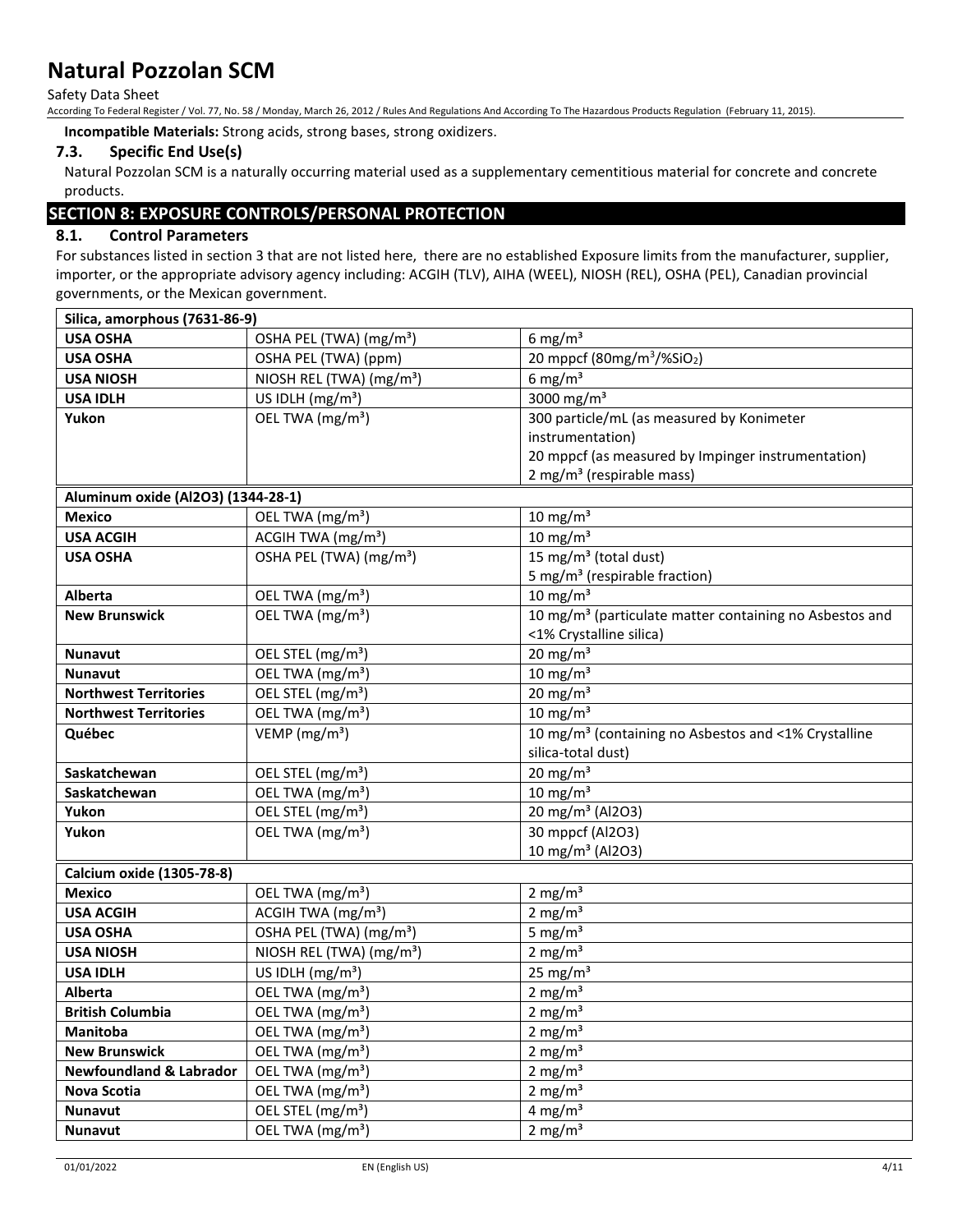Safety Data Sheet

According To Federal Register / Vol. 77, No. 58 / Monday, March 26, 2012 / Rules And Regulations And According To The Hazardous Products Regulation (February 11, 2015).

| <b>Northwest Territories</b>       | OEL STEL (mg/m <sup>3</sup> )        | 4 mg/m <sup>3</sup>                                                 |
|------------------------------------|--------------------------------------|---------------------------------------------------------------------|
| <b>Northwest Territories</b>       | OEL TWA (mg/m <sup>3</sup> )         | 2 mg/ $m3$                                                          |
| <b>Ontario</b>                     | OEL TWA (mg/m <sup>3</sup> )         | 2 mg/ $m3$                                                          |
| <b>Prince Edward Island</b>        | OEL TWA (mg/m <sup>3</sup> )         | 2 mg/ $m3$                                                          |
| Québec                             | VEMP ( $mg/m3$ )                     | 2 mg/ $m3$                                                          |
| Saskatchewan                       | OEL STEL (mg/m <sup>3</sup> )        | 4 mg/m <sup>3</sup>                                                 |
| Saskatchewan                       | OEL TWA (mg/m <sup>3</sup> )         | 2 mg/ $m3$                                                          |
| Yukon                              | OEL STEL (mg/m <sup>3</sup> )        | 4 mg/m $3$                                                          |
| Yukon                              | OEL TWA (mg/m <sup>3</sup> )         | 2 mg/ $m3$                                                          |
| Gypsum (Ca(SO4).2H2O) (13397-24-5) |                                      |                                                                     |
| <b>Mexico</b>                      | OEL TWA (mg/m <sup>3</sup> )         | 10 mg/m <sup>3</sup> (inhalable fraction)                           |
| <b>USA ACGIH</b>                   | ACGIH TWA (mg/m <sup>3</sup> )       | 10 mg/m <sup>3</sup> (inhalable particulate matter)                 |
| <b>USA OSHA</b>                    | OSHA PEL (TWA) (mg/m <sup>3</sup> )  | 15 mg/m <sup>3</sup> (total dust)                                   |
|                                    |                                      | 5 mg/m <sup>3</sup> (respirable fraction)                           |
| <b>USA NIOSH</b>                   | NIOSH REL (TWA) (mg/m <sup>3</sup> ) | 10 mg/m <sup>3</sup> (total dust)                                   |
|                                    |                                      | 5 mg/m <sup>3</sup> (respirable dust)                               |
| <b>Alberta</b>                     | OEL TWA (mg/m <sup>3</sup> )         | $10 \text{ mg/m}^3$                                                 |
| <b>British Columbia</b>            | OEL STEL (mg/m <sup>3</sup> )        | 20 mg/m <sup>3</sup> (total dust)                                   |
| <b>British Columbia</b>            | OEL TWA (mg/m <sup>3</sup> )         | 10 mg/m <sup>3</sup> (total dust)                                   |
|                                    |                                      | 3 mg/m <sup>3</sup> (respirable fraction)                           |
| <b>Manitoba</b>                    | OEL TWA (mg/m <sup>3</sup> )         | 10 mg/m <sup>3</sup> (inhalable particulate matter)                 |
| <b>Newfoundland &amp; Labrador</b> | OEL TWA (mg/m <sup>3</sup> )         | 10 mg/m <sup>3</sup> (inhalable particulate matter)                 |
| Nova Scotia                        | OEL TWA (mg/m <sup>3</sup> )         | 10 mg/m <sup>3</sup> (inhalable particulate matter)                 |
| <b>Ontario</b>                     | OEL TWA (mg/m <sup>3</sup> )         | 10 mg/m <sup>3</sup> (inhalable)                                    |
| <b>Prince Edward Island</b>        | OEL TWA (mg/m <sup>3</sup> )         | 10 mg/m <sup>3</sup> (inhalable particulate matter)                 |
| Québec                             | VEMP ( $mg/m3$ )                     | 10 mg/m <sup>3</sup> (containing no Asbestos and <1% Crystalline    |
|                                    |                                      | silica-total dust)                                                  |
|                                    |                                      | 5 mg/m <sup>3</sup> (containing no Asbestos and <1% Crystalline     |
|                                    |                                      | silica-respirable dust)                                             |
| Saskatchewan                       | OEL STEL (mg/m <sup>3</sup> )        | $20 \text{ mg/m}^3$                                                 |
| Saskatchewan                       | OEL TWA (mg/m <sup>3</sup> )         | 10 mg/m $3$                                                         |
| Yukon                              | OEL STEL (mg/m <sup>3</sup> )        | 20 mg/m $3$                                                         |
| Yukon                              | OEL TWA (mg/m <sup>3</sup> )         | 30 mppcf                                                            |
|                                    |                                      | $10$ mg/m <sup>3</sup>                                              |
| Quartz (14808-60-7)                |                                      |                                                                     |
| <b>Mexico</b>                      | OEL TWA (mg/m <sup>3</sup> )         | 0.1 mg/m <sup>3</sup> (respirable fraction)                         |
| <b>USA ACGIH</b>                   | ACGIH TWA $(mg/m3)$                  | 0.025 mg/m <sup>3</sup> (respirable particulate matter)             |
| <b>USA ACGIH</b>                   |                                      |                                                                     |
|                                    | ACGIH chemical category              | A2 - Suspected Human Carcinogen                                     |
| <b>USA OSHA</b>                    | OSHA PEL (TWA) (mg/m <sup>3</sup> )  | 50 $\mu$ g/m <sup>3</sup>                                           |
| <b>USA NIOSH</b>                   | NIOSH REL (TWA) (mg/m <sup>3</sup> ) | 0.05 mg/m <sup>3</sup> (respirable dust)                            |
| <b>USA IDLH</b>                    | US IDLH $(mg/m3)$                    | 50 mg/m <sup>3</sup> (respirable dust)                              |
| <b>Alberta</b>                     | OEL TWA (mg/m <sup>3</sup> )         | 0.025 mg/m <sup>3</sup> (respirable particulate)                    |
| <b>British Columbia</b>            | OEL TWA (mg/m <sup>3</sup> )         | 0.025 mg/m <sup>3</sup> (respirable)                                |
| Manitoba                           | OEL TWA (mg/m <sup>3</sup> )         | 0.025 mg/m <sup>3</sup> (respirable particulate matter)             |
| <b>New Brunswick</b>               | OEL TWA (mg/m <sup>3</sup> )         | 0.1 mg/m <sup>3</sup> (respirable fraction)                         |
| <b>Newfoundland &amp; Labrador</b> | OEL TWA (mg/m <sup>3</sup> )         | 0.025 mg/m <sup>3</sup> (respirable particulate matter)             |
| Nova Scotia                        | OEL TWA (mg/m <sup>3</sup> )         | 0.025 mg/m <sup>3</sup> (respirable particulate matter)             |
| <b>Nunavut</b>                     | OEL TWA (mg/m <sup>3</sup> )         | 0.05 mg/m <sup>3</sup> (respirable fraction)                        |
| <b>Northwest Territories</b>       | OEL TWA (mg/m <sup>3</sup> )         | 0.05 mg/m <sup>3</sup> (respirable fraction)                        |
| <b>Ontario</b>                     | OEL TWA (mg/m <sup>3</sup> )         | 0.1 mg/m <sup>3</sup> (designated substances regulation-respirable) |
| <b>Prince Edward Island</b>        | OEL TWA (mg/m <sup>3</sup> )         | 0.025 mg/m <sup>3</sup> (respirable particulate matter)             |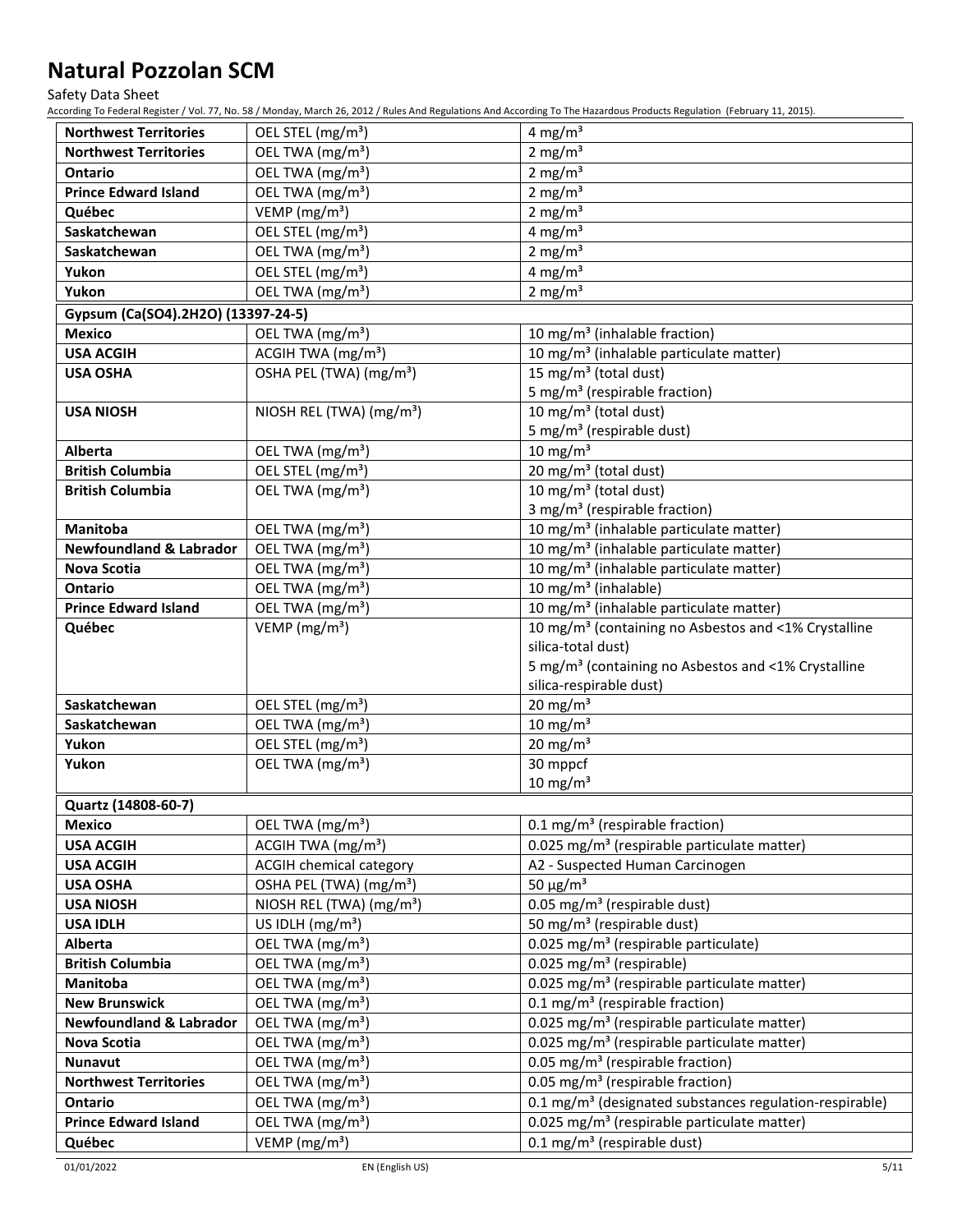Safety Data Sheet

According To Federal Register / Vol. 77, No. 58 / Monday, March 26, 2012 / Rules And Regulations And According To The Hazardous Products Regulation (February 11, 2015).

| Saskatchewan                                                  | OEL TWA (mg/m <sup>3</sup> )        | 0.05 mg/m <sup>3</sup> (respirable fraction)                                                           |  |
|---------------------------------------------------------------|-------------------------------------|--------------------------------------------------------------------------------------------------------|--|
| Yukon                                                         | OEL TWA (mg/m <sup>3</sup> )        | 300 particle/mL                                                                                        |  |
| Magnesium oxide (MgO) (1309-48-4)                             |                                     |                                                                                                        |  |
| <b>Mexico</b>                                                 | OEL TWA (mg/m <sup>3</sup> )        | 10 mg/m $3$ (fume)                                                                                     |  |
| <b>USA ACGIH</b>                                              | ACGIH TWA $(mg/m3)$                 | 10 mg/m <sup>3</sup> (inhalable particulate matter)                                                    |  |
| <b>USA ACGIH</b>                                              | <b>ACGIH chemical category</b>      | Not Classifiable as a Human Carcinogen                                                                 |  |
| <b>USA OSHA</b>                                               | OSHA PEL (TWA) (mg/m <sup>3</sup> ) | 15 mg/m <sup>3</sup> (fume, total particulate)                                                         |  |
| <b>USA IDLH</b>                                               | US IDLH $(mg/m3)$                   | 750 mg/m <sup>3</sup> (fume)                                                                           |  |
| Alberta                                                       | OEL TWA (mg/m <sup>3</sup> )        | 10 mg/m $3$ (fume)                                                                                     |  |
| <b>British Columbia</b>                                       | OEL STEL (mg/m <sup>3</sup> )       | 10 mg/m <sup>3</sup> (respirable dust and fume)                                                        |  |
| <b>British Columbia</b>                                       | OEL TWA (mg/m <sup>3</sup> )        | 10 mg/m <sup>3</sup> (fume, inhalable)                                                                 |  |
|                                                               |                                     | 3 mg/m <sup>3</sup> (respirable dust and fume)                                                         |  |
| Manitoba                                                      | OEL TWA (mg/m <sup>3</sup> )        | 10 mg/m <sup>3</sup> (inhalable particulate matter)                                                    |  |
| <b>New Brunswick</b>                                          | OEL TWA (mg/m <sup>3</sup> )        | 10 mg/m <sup>3</sup> (fume)                                                                            |  |
| <b>Newfoundland &amp; Labrador</b>                            | OEL TWA (mg/m <sup>3</sup> )        | 10 mg/m <sup>3</sup> (inhalable particulate matter)                                                    |  |
| <b>Nova Scotia</b>                                            | OEL TWA (mg/m <sup>3</sup> )        | 10 mg/m <sup>3</sup> (inhalable particulate matter)                                                    |  |
| <b>Nunavut</b>                                                | OEL STEL (mg/m <sup>3</sup> )       | 20 mg/m <sup>3</sup> (inhalable fraction)                                                              |  |
| <b>Nunavut</b>                                                | OEL TWA (mg/m <sup>3</sup> )        | 10 mg/m <sup>3</sup> (inhalable fraction)                                                              |  |
| <b>Northwest Territories</b>                                  | OEL STEL (mg/m <sup>3</sup> )       | 20 mg/m <sup>3</sup> (inhalable fraction)                                                              |  |
| <b>Northwest Territories</b>                                  | OEL TWA (mg/m <sup>3</sup> )        | 10 mg/m <sup>3</sup> (inhalable fraction)                                                              |  |
| Ontario                                                       | OEL TWA (mg/m <sup>3</sup> )        | 10 mg/m <sup>3</sup> (inhalable)                                                                       |  |
| <b>Prince Edward Island</b>                                   | OEL TWA (mg/m <sup>3</sup> )        | 10 mg/m <sup>3</sup> (inhalable particulate matter)                                                    |  |
| Québec                                                        | VEMP ( $mg/m3$ )                    | 10 mg/m $3$ (fume)                                                                                     |  |
| Saskatchewan                                                  | OEL STEL (mg/m <sup>3</sup> )       | 20 mg/m <sup>3</sup> (inhalable fraction)                                                              |  |
| Saskatchewan                                                  | OEL TWA (mg/m <sup>3</sup> )        | 10 mg/m <sup>3</sup> (inhalable fraction)                                                              |  |
| Yukon                                                         | OEL STEL (mg/m <sup>3</sup> )       | 10 mg/m <sup>3</sup> (fume)                                                                            |  |
| Yukon                                                         | OEL TWA (mg/m <sup>3</sup> )        | 10 mg/m $3$ (fume)                                                                                     |  |
| Particulates not otherwise classified (PNOC) (Not applicable) |                                     |                                                                                                        |  |
| <b>USA ACGIH</b>                                              | ACGIH TWA $(mg/m3)$                 | 3 mg/m <sup>3</sup> Respirable fraction                                                                |  |
|                                                               |                                     | 10 mg/m <sup>3</sup> Total Dust                                                                        |  |
| <b>USA OSHA</b>                                               | OSHA PEL (TWA) (mg/m <sup>3</sup> ) | 5 mg/m <sup>3</sup> Respirable fraction                                                                |  |
|                                                               |                                     | 15 mg/m <sup>3</sup> Total Dust                                                                        |  |
| Alberta                                                       | OEL TWA (mg/m <sup>3</sup> )        | 10 mg/m $3$ (total)                                                                                    |  |
|                                                               |                                     | 3 mg/m <sup>3</sup> (respirable)                                                                       |  |
| <b>British Columbia</b>                                       | OEL TWA (mg/m <sup>3</sup> )        | 10 mg/m <sup>3</sup> (nuisance dust-total dust)                                                        |  |
|                                                               |                                     | 3 mg/m <sup>3</sup> (nuisance dust-respirable fraction)                                                |  |
| Manitoba                                                      | OEL TWA (mg/m <sup>3</sup> )        | 10 mg/m <sup>3</sup> (inhalable particles, recommended)                                                |  |
|                                                               |                                     | 3 mg/m <sup>3</sup> (respirable particles, recommended)                                                |  |
| <b>New Brunswick</b>                                          | OEL TWA (mg/m <sup>3</sup> )        | 3 mg/m <sup>3</sup> (particulate matter containing no Asbestos and                                     |  |
|                                                               |                                     | <1% Crystalline silica, respirable fraction)                                                           |  |
|                                                               |                                     | 10 mg/m <sup>3</sup> (particulate matter containing no Asbestos and                                    |  |
| <b>Newfoundland &amp; Labrador</b>                            | OEL TWA (mg/m <sup>3</sup> )        | <1% Crystalline silica, inhalable fraction)<br>10 mg/m <sup>3</sup> (inhalable particles, recommended) |  |
|                                                               |                                     | 3 mg/m <sup>3</sup> (respirable particles, recommended)                                                |  |
| <b>Nova Scotia</b>                                            | OEL TWA (mg/m <sup>3</sup> )        | 10 mg/m <sup>3</sup> (inhalable particles, recommended)                                                |  |
|                                                               |                                     | 3 mg/m <sup>3</sup> (respirable particles, recommended)                                                |  |
| <b>Nunavut</b>                                                | OEL STEL (mg/m <sup>3</sup> )       | 20 mg/m <sup>3</sup> (insoluble or poorly soluble-inhalable fraction)                                  |  |
|                                                               |                                     | 6 mg/m <sup>3</sup> (insoluble or poorly soluble-respirable fraction)                                  |  |
| <b>Nunavut</b>                                                | OEL TWA (mg/m <sup>3</sup> )        | 10 mg/m <sup>3</sup> (insoluble or poorly soluble-inhalable fraction)                                  |  |
|                                                               |                                     | 3 mg/m <sup>3</sup> (insoluble or poorly soluble-respirable fraction)                                  |  |
| <b>Northwest Territories</b>                                  | OEL STEL (mg/m <sup>3</sup> )       | 20 mg/m <sup>3</sup> (insoluble or poorly soluble-inhalable fraction)                                  |  |
|                                                               |                                     | 6 mg/m <sup>3</sup> (insoluble or poorly soluble-respirable fraction)                                  |  |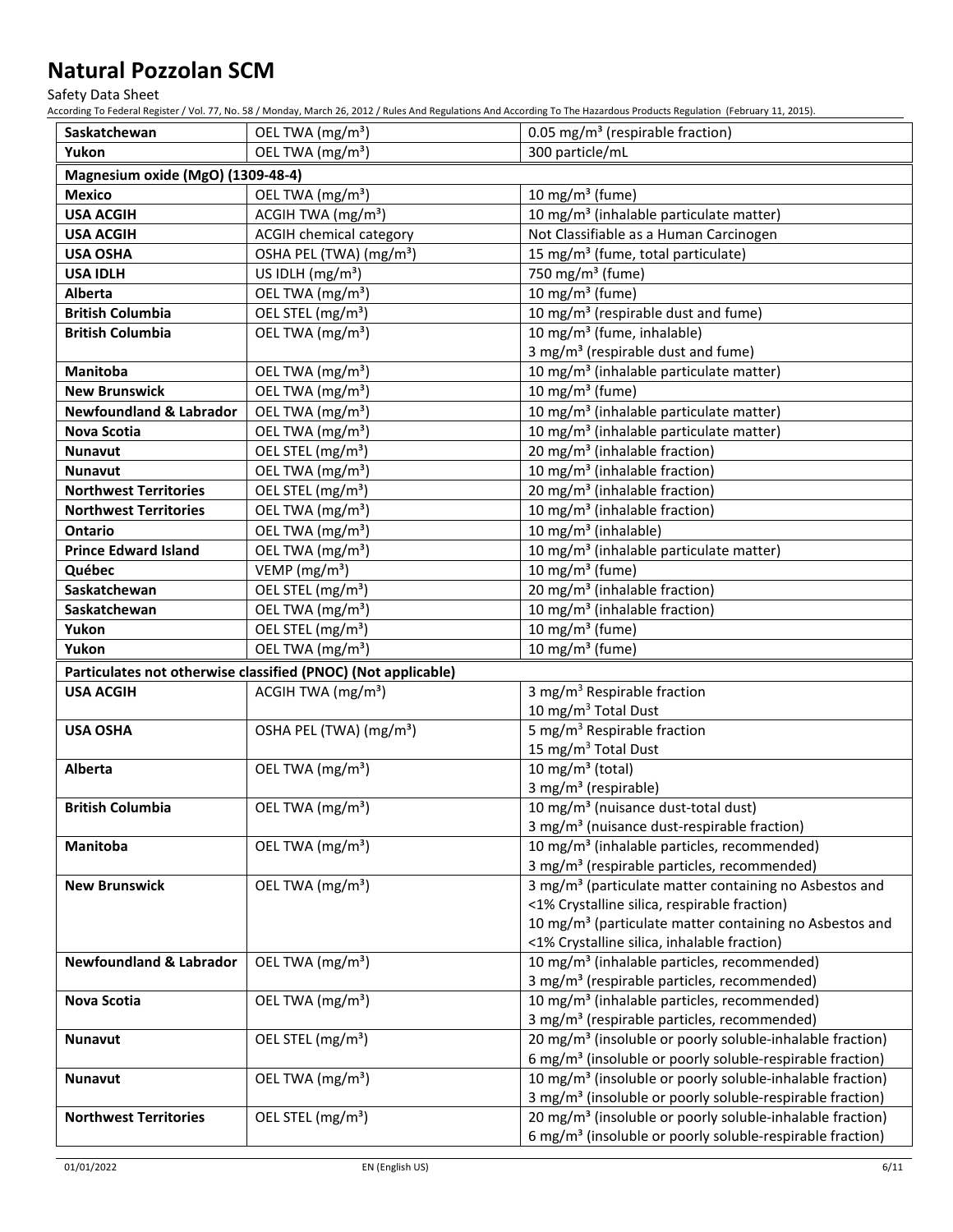Safety Data Sheet

According To Federal Register / Vol. 77, No. 58 / Monday, March 26, 2012 / Rules And Regulations And According To The Hazardous Products Regulation (February 11, 2015).

| <b>Northwest Territories</b> | OEL TWA (mg/m <sup>3</sup> )  | 10 mg/m <sup>3</sup> (insoluble or poorly soluble-inhalable fraction) |
|------------------------------|-------------------------------|-----------------------------------------------------------------------|
|                              |                               | 3 mg/m <sup>3</sup> (insoluble or poorly soluble-respirable fraction) |
| Ontario                      | OEL TWA (mg/m <sup>3</sup> )  | 10 mg/m <sup>3</sup> (inhalable)                                      |
|                              |                               | $3$ mg/m <sup>3</sup> (respirable)                                    |
| <b>Prince Edward Island</b>  | OEL TWA (mg/m <sup>3</sup> )  | 10 mg/m <sup>3</sup> (inhalable particles, recommended)               |
|                              |                               | 3 mg/m <sup>3</sup> (respirable particles, recommended)               |
| Québec                       | VEMP ( $mg/m3$ )              | 10 mg/m <sup>3</sup> (including dust, inert or nuisance particulates- |
|                              |                               | total dust)                                                           |
| Saskatchewan                 | OEL STEL (mg/m <sup>3</sup> ) | 20 mg/m <sup>3</sup> (insoluble or poorly soluble-inhalable fraction) |
|                              |                               | 6 mg/m <sup>3</sup> (insoluble or poorly soluble-respirable fraction) |
| Saskatchewan                 | OEL TWA (mg/m <sup>3</sup> )  | 10 mg/m <sup>3</sup> (insoluble or poorly soluble-inhalable fraction) |
|                              |                               | 3 mg/m <sup>3</sup> (insoluble or poorly soluble-respirable fraction) |

## **8.2. Exposure Controls**

**Appropriate Engineering Controls:** Emergency eye wash fountains and safety showers should be available in the immediate vicinity of any potential exposure. Ensure adequate ventilation, especially in confined areas. Ensure all national/local regulations are observed. Emergency eye wash fountains and safety showers should be available in the immediate vicinity of any potential exposure.

**Personal Protective Equipment:** Gloves. Protective clothing. Protective goggles. Insufficient ventilation and/or dust generation: wear respiratory protection.



**Materials for Protective Clothing:** Chemically resistant materials and fabrics.

**Hand Protection:** Wear protective gloves.

**Eye and Face Protection:** Chemical safety goggles.

**Skin and Body Protection:** Wear suitable protective clothing.

**Respiratory Protection:** If exposure limits are exceeded or irritation is experienced, NIOSH approved respiratory protection should be worn. In case of inadequate ventilation, oxygen deficient atmosphere, or where exposure levels are not known wear approved respiratory protection.

**Other Information:** When using, do not eat, drink or smoke.

## **SECTION 9: PHYSICAL AND CHEMICAL PROPERTIES**

## **9.1. Information on Basic Physical and Chemical Properties**

| <b>Physical State</b>                 | Solid<br>$\cdot$                |
|---------------------------------------|---------------------------------|
| Appearance                            | Grey/brown powder               |
| Odor                                  | Not available                   |
| <b>Odor Threshold</b>                 | Not available                   |
| рH                                    | 8 - 11 (in water)               |
| <b>Evaporation Rate</b>               | Not available                   |
| <b>Melting Point</b>                  | $>$ 1000 °C (1832 °F)           |
| <b>Freezing Point</b>                 | Not available<br>$\ddot{\cdot}$ |
| <b>Boiling Point</b>                  | Not available<br>٠              |
| <b>Flash Point</b>                    | Not available<br>$\bullet$      |
| <b>Auto-ignition Temperature</b>      | Not available<br>$\cdot$        |
| <b>Decomposition Temperature</b>      | Not available<br>٠              |
| Flammability (solid, gas)             | Not flammable                   |
| Lower Flammable Limit                 | Not available                   |
| Upper Flammable Limit                 | Not available                   |
| <b>Vapor Pressure</b>                 | Not available                   |
| <b>Relative Vapor Density at 20°C</b> | Not available                   |
| <b>Relative Density</b>               | $2.1 - 2.8$                     |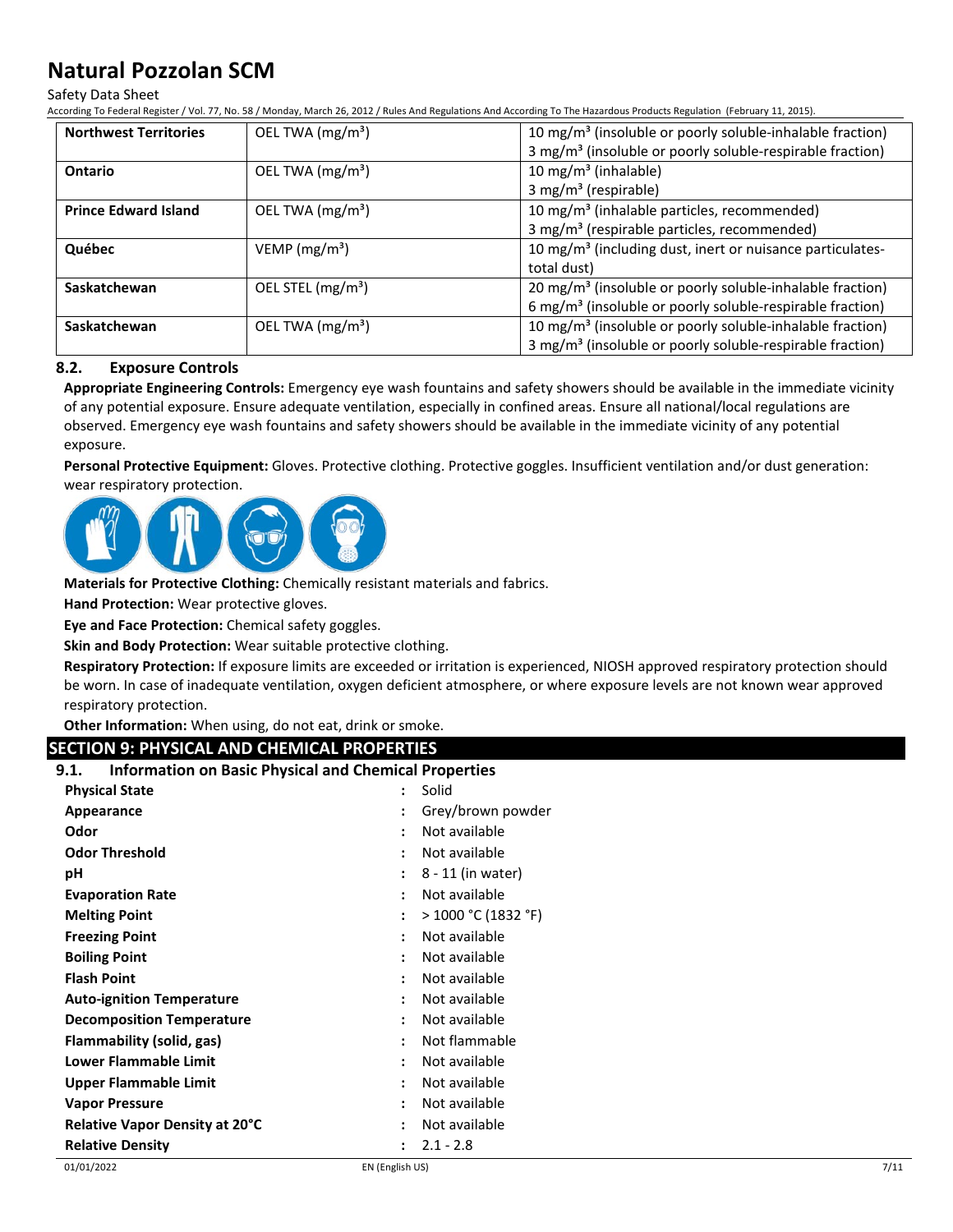Safety Data Sheet

According To Federal Register / Vol. 77, No. 58 / Monday, March 26, 2012 / Rules And Regulations And According To The Hazardous Products Regulation (February 11, 2015).

| <b>Specific Gravity</b>                       | : Not available  |
|-----------------------------------------------|------------------|
| Solubility                                    | $:$ Slight.      |
| <b>Partition Coefficient: N-Octanol/Water</b> | : Not available  |
| <b>Viscosity</b>                              | : Not applicable |

## **SECTION 10: STABILITY AND REACTIVITY**

**10.1. Reactivity:** Hazardous reactions will not occur under normal conditions.

**10.2. Chemical Stability:** Stable under recommended handling and storage conditions (see section 7).

**10.3. Possibility of Hazardous Reactions:** Hazardous polymerization will not occur.

**10.4. Conditions to Avoid:** Direct sunlight, extremely high or low temperatures, and incompatible materials.

**10.5. Incompatible Materials:** Strong acids, strong bases, strong oxidizers.

**10.6. Hazardous Decomposition Products:** Not available

## **SECTION 11: TOXICOLOGICAL INFORMATION**

#### **11.1. Information on Toxicological Effects - Product**

**Acute Toxicity (Oral):** Not classified

**LD50 and LC50 Data:** Not available **Acute Toxicity (Dermal):** Not classified **Acute Toxicity (Inhalation):** Not classified

**Skin Corrosion/Irritation:** Causes skin irritation.

**pH:** 8 - 11 (in water)

**Eye Damage/Irritation:** Causes serious eye damage.

**pH:** 8 - 11 (in water)

**Respiratory or Skin Sensitization:** Not classified

**Germ Cell Mutagenicity:** Not classified

**Carcinogenicity:** May cause cancer (Inhalation).

**Specific Target Organ Toxicity (Repeated Exposure):** Causes damage to organs (lungs) through prolonged or repeated exposure (Inhalation).

**Reproductive Toxicity:** Not classified

**Specific Target Organ Toxicity (Single Exposure):** Not classified

**Aspiration Hazard:** Not classified

**Symptoms/Injuries After Inhalation:** Prolonged exposure may cause irritation.

**Symptoms/Injuries After Skin Contact:** Redness, pain, swelling, itching, burning, dryness, and dermatitis.

**Symptoms/Injuries After Eye Contact:** Potentially causes permanent damage to the cornea, iris, or conjunctiva.

**Symptoms/Injuries After Ingestion:** Ingestion may cause adverse effects.

**Chronic Symptoms:** May cause cancer. Causes damage to organs through prolonged or repeated exposure. Long term exposure to respirable crystalline silica results in a significant risk of developing silicosis and other non-malignant respiratory disease, lung cancer, kidney effects, and immune system effects.

## **11.2. Information on Toxicological Effects - Ingredient(s)**

**LD50 and LC50 Data:**

| Silica, amorphous (7631-86-9)      |                                        |
|------------------------------------|----------------------------------------|
| LD50 Oral Rat                      | 7900 mg/kg                             |
| <b>LD50 Dermal Rabbit</b>          | > 2000 mg/kg                           |
| Aluminum oxide (Al2O3) (1344-28-1) |                                        |
| <b>LD50 Oral Rat</b>               | > 15900 mg/kg                          |
| <b>LC50 Inhalation Rat</b>         | > 2.3 mg/l/4h No deaths were reported. |
| <b>Calcium oxide (1305-78-8)</b>   |                                        |
| LD50 Oral Rat                      | > 2000 mg/kg                           |
| <b>LD50 Dermal Rabbit</b>          | > 2500 mg/kg                           |
| Quartz (14808-60-7)                |                                        |
| <b>LD50 Oral Rat</b>               | > 5000 mg/kg                           |
| <b>LD50 Dermal Rat</b>             | > 5000 mg/kg                           |
|                                    |                                        |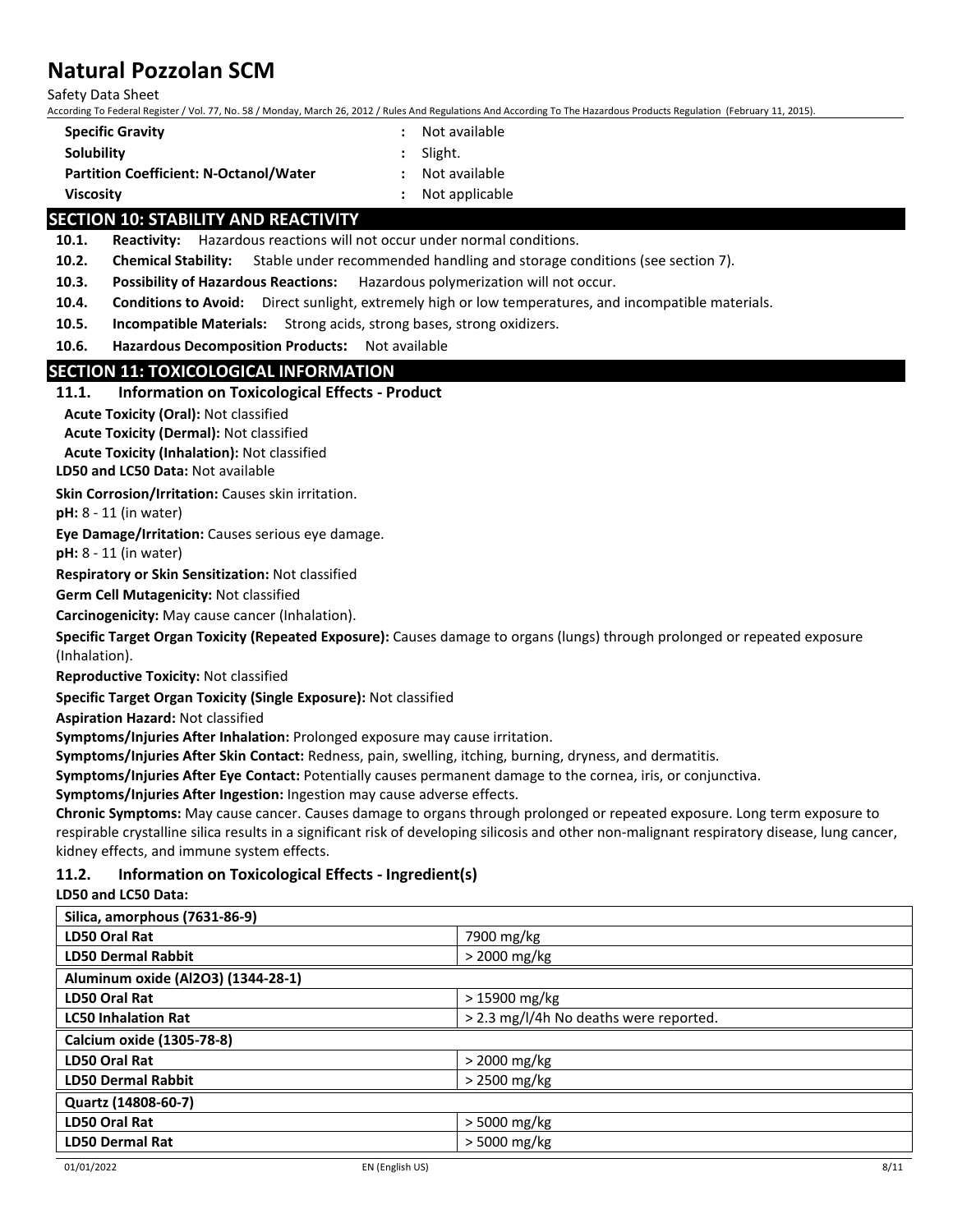Safety Data Sheet

According To Federal Register / Vol. 77, No. 58 / Monday, March 26, 2012 / Rules And Regulations And According To The Hazardous Products Regulation (February 11, 2015).

| Magnesium oxide (MgO) (1309-48-4)                |                                               |
|--------------------------------------------------|-----------------------------------------------|
| <b>LD50 Oral Rat</b>                             | 3870 mg/kg                                    |
| Silica, amorphous (7631-86-9)                    |                                               |
| <b>IARC Group</b>                                | 3                                             |
| Quartz (14808-60-7)                              |                                               |
| <b>IARC Group</b>                                |                                               |
| <b>National Toxicology Program (NTP) Status</b>  | Known Human Carcinogens.                      |
| <b>OSHA Hazard Communication Carcinogen List</b> | In OSHA Hazard Communication Carcinogen list. |

## **SECTION 12: ECOLOGICAL INFORMATION**

#### **12.1. Toxicity**

**Ecology - General:** Not classified.

| Silica, amorphous (7631-86-9)      |                                                                       |
|------------------------------------|-----------------------------------------------------------------------|
| LC50 Fish 1                        | 5000 mg/l (Exposure time: 96 h - Species: Brachydanio rerio [static]) |
| EC50 Daphnia 1                     | 7600 mg/l (Exposure time: 48 h - Species: Ceriodaphnia dubia)         |
| Aluminum oxide (Al2O3) (1344-28-1) |                                                                       |
| LC50 Fish 1                        | $> 100$ mg/l                                                          |
| EC50 Daphnia 1                     | $> 100$ mg/l                                                          |
| ErC50 (algae)                      | $> 100$ mg/l                                                          |
| <b>NOEC (Acute)</b>                | $>$ 50 mg/l                                                           |
| Calcium oxide (1305-78-8)          |                                                                       |
| LC50 Fish 1                        | 50.6 mg/l                                                             |
|                                    |                                                                       |

#### **12.2. Persistence and Degradability**

| <b>Natural Pozzolan SCM</b>               |                  |
|-------------------------------------------|------------------|
| <b>Persistence and Degradability</b>      | Not established. |
| 12.3.<br><b>Bioaccumulative Potential</b> |                  |
| Natural Dozzolan SCM                      |                  |

| <b>Natural Pozzolan SCM</b>      |                               |  |
|----------------------------------|-------------------------------|--|
| <b>Bioaccumulative Potential</b> | Not established.              |  |
| Silica, amorphous (7631-86-9)    |                               |  |
| <b>BCF Fish 1</b>                | (no bioaccumulation expected) |  |
| <b>Calcium oxide (1305-78-8)</b> |                               |  |
| <b>BCF Fish 1</b>                | (no bioaccumulation)          |  |

**12.4.** Mobility in Soil Not available

#### **12.5. Other Adverse Effects**

**Other Information:** Avoid release to the environment.

### **SECTION 13: DISPOSAL CONSIDERATIONS**

#### **13.1. Waste treatment methods**

**Waste Disposal Recommendations:** Dispose of contents/container in accordance with local, regional, national, territorial, provincial, and international regulations.

**Ecology - Waste Materials:** Avoid release to the environment.

## **SECTION 14: TRANSPORT INFORMATION**

The shipping description(s) stated herein were prepared in accordance with certain assumptions at the time the SDS was authored, and can vary based on a number of variables that may or may not have been known at the time the SDS was issued.

- 14.1. In Accordance with DOT Not regulated for transport
- **14.2. In Accordance with IMDG** Not regulated for transport
- 14.3. In Accordance with IATA Not regulated for transport
- 14.4. In Accordance with TDG Not regulated for transport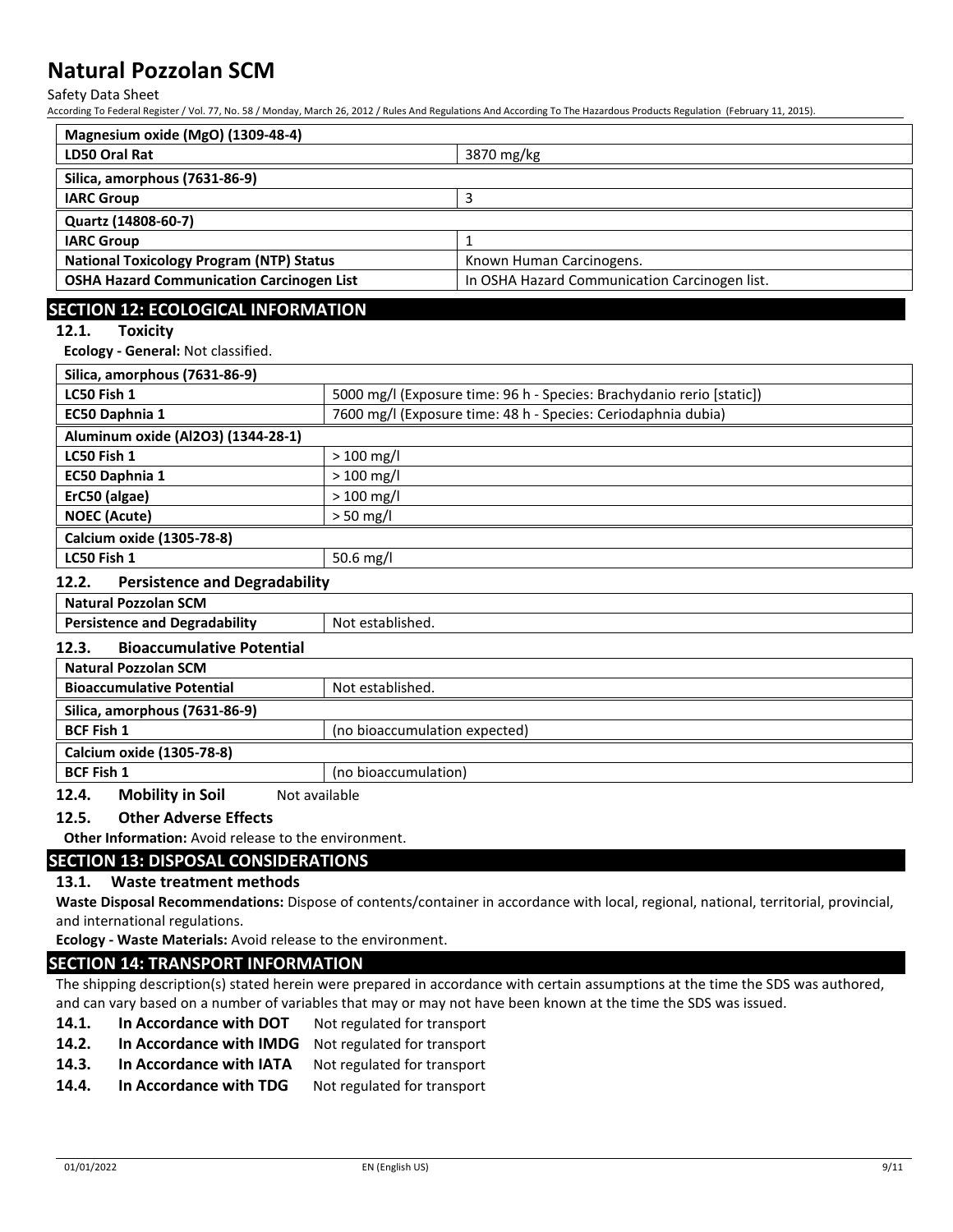Safety Data Sheet

| According To Federal Register / Vol. 77, No. 58 / Monday, March 26, 2012 / Rules And Regulations And According To The Hazardous Products Regulation (February 11, 2015). |                                                                    |  |  |  |
|--------------------------------------------------------------------------------------------------------------------------------------------------------------------------|--------------------------------------------------------------------|--|--|--|
| <b>SECTION 15: REGULATORY INFORMATION</b>                                                                                                                                |                                                                    |  |  |  |
| <b>US Federal Regulations</b><br>15.1.                                                                                                                                   |                                                                    |  |  |  |
| <b>Natural Pozzolan SCM</b>                                                                                                                                              |                                                                    |  |  |  |
| <b>SARA Section 311/312 Hazard Classes</b>                                                                                                                               | Health hazard - Specific target organ toxicity (single or repeated |  |  |  |
|                                                                                                                                                                          | exposure)                                                          |  |  |  |
|                                                                                                                                                                          | Health hazard - Skin corrosion or Irritation                       |  |  |  |
|                                                                                                                                                                          | Health hazard - Serious eye damage or eye irritation               |  |  |  |
| Silica, amorphous (7631-86-9)                                                                                                                                            |                                                                    |  |  |  |
| Listed on the United States TSCA (Toxic Substances Control Act) inventory                                                                                                |                                                                    |  |  |  |
| Aluminum oxide (Al2O3) (1344-28-1)                                                                                                                                       |                                                                    |  |  |  |
| Listed on the United States TSCA (Toxic Substances Control Act) inventory                                                                                                |                                                                    |  |  |  |
| Subject to reporting requirements of United States SARA Section 313                                                                                                      |                                                                    |  |  |  |
| <b>SARA Section 313 - Emission Reporting</b>                                                                                                                             | 1 % (fibrous forms)                                                |  |  |  |
| Calcium oxide (1305-78-8)                                                                                                                                                |                                                                    |  |  |  |
| Listed on the United States TSCA (Toxic Substances Control Act) inventory                                                                                                |                                                                    |  |  |  |
| Quartz (14808-60-7)                                                                                                                                                      |                                                                    |  |  |  |
| Listed on the United States TSCA (Toxic Substances Control Act) inventory                                                                                                |                                                                    |  |  |  |
| Magnesium oxide (MgO) (1309-48-4)                                                                                                                                        |                                                                    |  |  |  |
| Listed on the United States TSCA (Toxic Substances Control Act) inventory                                                                                                |                                                                    |  |  |  |
| 15.2.<br><b>US State Regulations</b>                                                                                                                                     |                                                                    |  |  |  |
| Quartz (14808-60-7)                                                                                                                                                      |                                                                    |  |  |  |
| U.S. - California - Proposition 65 - Carcinogens List                                                                                                                    | WARNING: This product contains chemicals known to the State of     |  |  |  |
|                                                                                                                                                                          | California to cause cancer.                                        |  |  |  |
|                                                                                                                                                                          |                                                                    |  |  |  |
| Silica, amorphous (7631-86-9)                                                                                                                                            |                                                                    |  |  |  |
| U.S. - Massachusetts - Right To Know List<br>U.S. - Pennsylvania - RTK (Right to Know) List                                                                              |                                                                    |  |  |  |
| Aluminum oxide (Al2O3) (1344-28-1)                                                                                                                                       |                                                                    |  |  |  |
| U.S. - Massachusetts - Right To Know List                                                                                                                                |                                                                    |  |  |  |
| U.S. - New Jersey - Right to Know Hazardous Substance List                                                                                                               |                                                                    |  |  |  |
| U.S. - Pennsylvania - RTK (Right to Know) - Environmental Hazard List                                                                                                    |                                                                    |  |  |  |
| U.S. - Pennsylvania - RTK (Right to Know) List                                                                                                                           |                                                                    |  |  |  |
| Calcium oxide (1305-78-8)                                                                                                                                                |                                                                    |  |  |  |
| U.S. - Massachusetts - Right To Know List                                                                                                                                |                                                                    |  |  |  |
| U.S. - New Jersey - Right to Know Hazardous Substance List                                                                                                               |                                                                    |  |  |  |
| U.S. - Pennsylvania - RTK (Right to Know) List                                                                                                                           |                                                                    |  |  |  |
| Gypsum (Ca(SO4).2H2O) (13397-24-5)                                                                                                                                       |                                                                    |  |  |  |
| U.S. - New Jersey - Right to Know Hazardous Substance List                                                                                                               |                                                                    |  |  |  |
| U.S. - Pennsylvania - RTK (Right to Know) List                                                                                                                           |                                                                    |  |  |  |
| Quartz (14808-60-7)                                                                                                                                                      |                                                                    |  |  |  |
| U.S. - Massachusetts - Right To Know List                                                                                                                                |                                                                    |  |  |  |
| U.S. - New Jersey - Right to Know Hazardous Substance List                                                                                                               |                                                                    |  |  |  |
| U.S. - Pennsylvania - RTK (Right to Know) List                                                                                                                           |                                                                    |  |  |  |
| Magnesium oxide (MgO) (1309-48-4)                                                                                                                                        |                                                                    |  |  |  |
| U.S. - Massachusetts - Right To Know List                                                                                                                                |                                                                    |  |  |  |
| U.S. - New Jersey - Right to Know Hazardous Substance List                                                                                                               |                                                                    |  |  |  |
| U.S. - Pennsylvania - RTK (Right to Know) List                                                                                                                           |                                                                    |  |  |  |
| 15.3.<br><b>Canadian Regulations</b>                                                                                                                                     |                                                                    |  |  |  |
| Silica, amorphous (7631-86-9)                                                                                                                                            |                                                                    |  |  |  |

Listed on the Canadian DSL (Domestic Substances List)